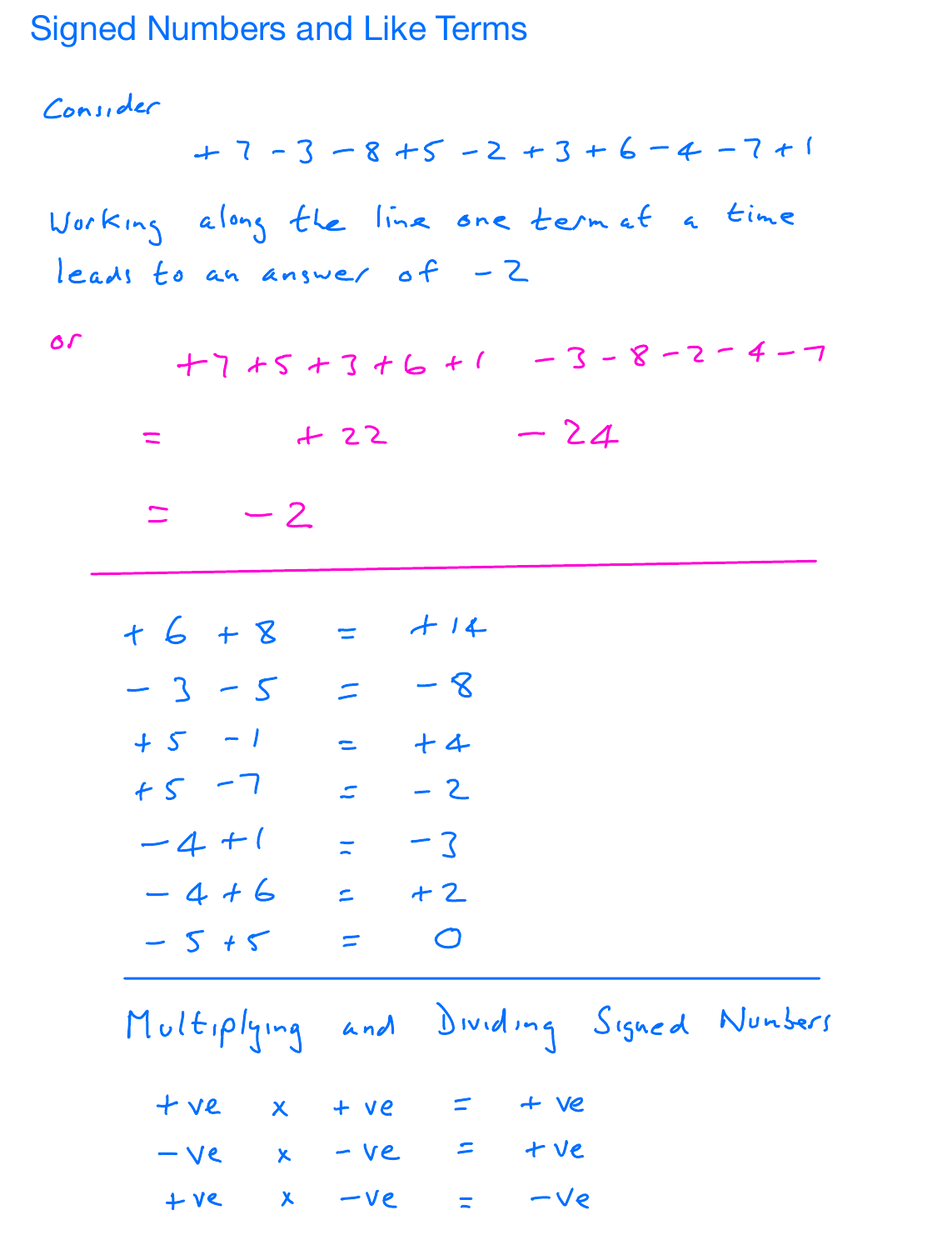$-ve \times 1ve = -ve$ 

$$
+ve \div +ve
$$
\n
$$
-ve \div = -ve
$$
\n
$$
+ve \div = -ve
$$
\n
$$
+ve \div = -ve
$$
\n
$$
-ve \div = -ve
$$
\n
$$
-ve \div = -ve
$$
\n
$$
-ve \div = -ve
$$
\n
$$
-ve \div = -ve
$$

Examples

$$
(\frac{1}{2}) (1+3) \times (+2) = +6
$$
  
\n
$$
2) (1+5) \times (-3) = -15
$$
  
\n
$$
3) (-4) \times (+5) = -20
$$
  
\n
$$
4) (-1) \times (-3) = +3
$$
  
\n
$$
5) (+10) \div (+2) = -4
$$
  
\n
$$
6) (+12) \div (-3) = -4
$$
  
\n
$$
7) (-30) \div (-3) = +10
$$
  
\n
$$
8) (-18) \div (+6) = -3
$$

Exercise

$$
(-3) \times (-3) = +9
$$
  
\n
$$
(-5) \div (-3) = +4
$$
  
\n
$$
(-2) \div (-2) = -12
$$
  
\n
$$
(-6) \div (-2) = -12
$$
  
\n
$$
(-15) \div (-5) = -3
$$
  
\n
$$
(-15) \div (-5) = -3
$$
  
\n
$$
(-15) \div (-5) = -3
$$
  
\n
$$
(-15) \div (-5) = -3
$$
  
\n
$$
(-15) \div (-5) = -3
$$